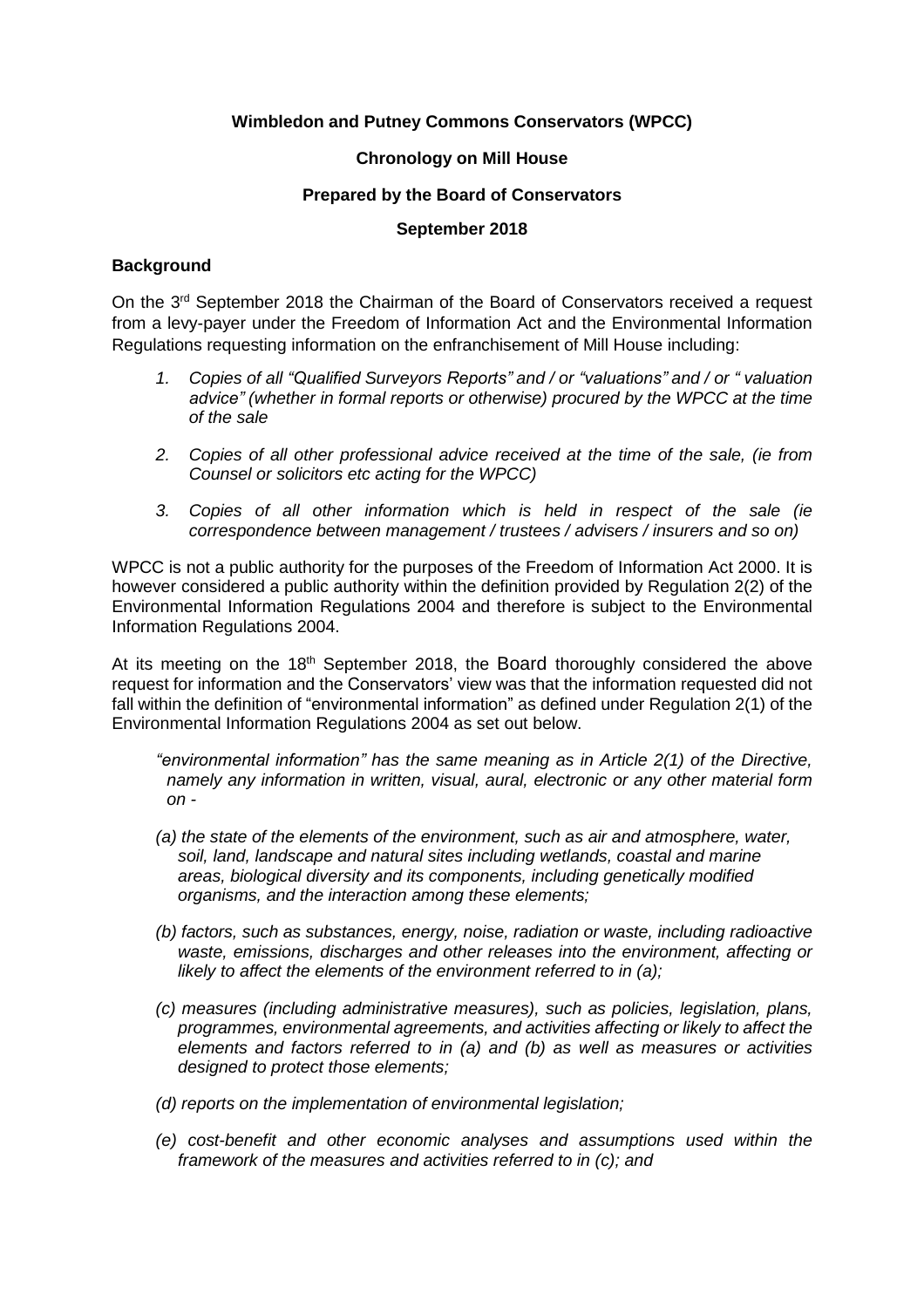*(f) the state of human health and safety, including the contamination of the food chain, where relevant, conditions of human life, cultural sites and built structures inasmuch as they are or may be affected by the state of the elements of the environment referred to in (a) or, through those elements, by any of the matters referred to in (b) and (c).<sup>i</sup>*

In the spirit of openness and transparency that the Conservators embrace, WPCC has prepared a detailed chronology, which is set out below, relating to the enfranchisement of Mill House beginning in 1934 when the lease of the property was originally extended by the Board of Conservators. Detailed documentation supporting each event of this chronology has been compiled and it is intended to make this documentation available once it has been properly redacted to protect legal professional privilege and ensure that it meets the requirements in relation to the protection of personal data.

Following further consideration by the Board in February 2019 it was agreed not to incur further costs to enable publication of the further information at that time.

## **Summary**

The enfranchisement of Mill House was a complex matter which began in 1934 and was finally determined 12 years ago by the then Board of Conservators in August 2006.

As the chronology clearly demonstrates, Conservators diligently upheld their duties in respect of Mill House as manifested through both the rigorous approach adopted with each rent review, including when necessary independent dispute resolution, and the vigour deployed to protect the freehold interest of this property.

The evidence shows that throughout history, the presiding Board was guided by professional advisors including specialist counsel, solicitors and chartered surveyors in leasehold enfranchisement. The matter was the subject of independent public scrutiny by a Leasehold Valuation Tribunal in 1997, a County Court judgment by Her Honour Judge Williams in November 2004 and a further Leasehold Valuation Tribunal in December 2005.

WPCC's situation of having a tenant on a long term lease subject to a special Act of Parliament (i.e., Wimbledon and Putney Commons Act 1871) was unique and when the Government introduced a provision that could potentially enable enfranchisement in these unique circumstances through the Draft Commonhold and Enfranchisement Reform Bill in 2000 (which ultimately became the 2002 Act), the Conservators went to great lengths to resist the forced sale of this property.

The Conservators wrote to numerous bodies and organisations including local authorities across England to ascertain if any other body had a similar position to Mill House, in order to support a general amendment to the Bill that would exempt Mill House and others. This approach was supported by the Government Department sponsoring the Bill. Despite this effort, no other public authority came forward in response to this appeal.

The Conservators involved local MPs, senior ministers and peers. As the Bill passed through the House of Commons, the Member of Parliament for Wimbledon sought to introduce an amendment and received ministerial assurance that the position of Mill House would be unchanged. The Bill came into force as the Commonhold and Leasehold Reform Act 2002 on the 1st May 2002. Unfortunately, the House of Lords judgment in *ex*  parte O'Byrne on the 14<sup>th</sup> November 2002 resulted in a decision giving the tenant of Mill House the right to achieve the enfranchisement of Mill House.

Ultimately, the founding legislation of the Wimbledon and Putney Commons Act 1871 was overruled by the Commonhold and Leasehold Reform Act 2002 and the House of Lords Judgment of *ex parte O'Byrne*.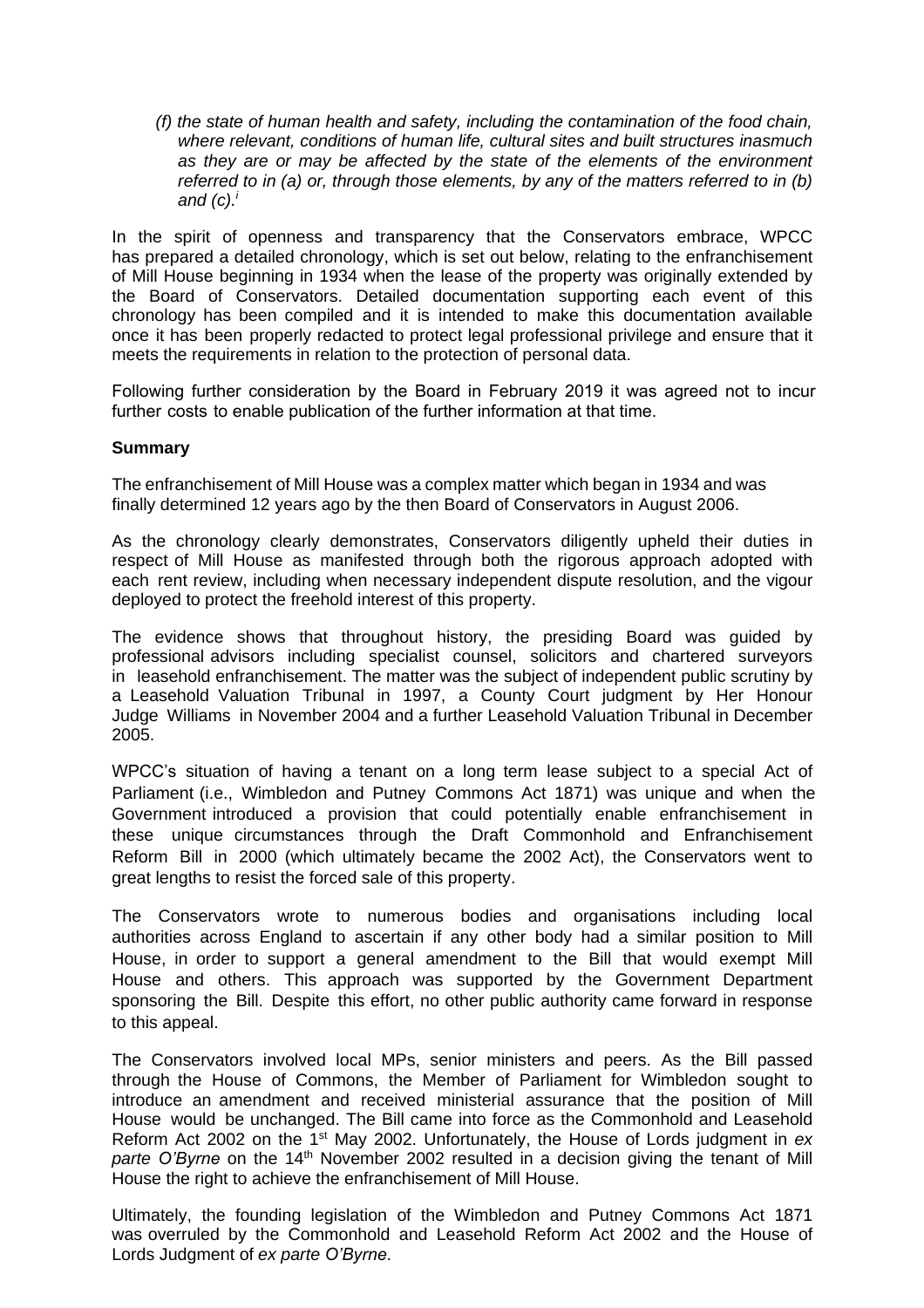On 14th December 2003, the tenant of Mill House gave Notice of the Tenant's Claim to Acquire the Freehold of Mill House through his solicitors. This became the valuation date for the enfranchisement of Mill House that eventually took place on the 1<sup>st</sup> August 2006.

The freehold value of Mill House was agreed after protracted negotiation and in the judgment at the Leasehold Valuation Tribunal in November 2005, it was agreed that the Conservators must sell the property at a value of £2,750,000. Although WPCC was successful in defending a technical position on this valuation, the tenant of Mill House immediately sought to appeal that decision.

Counsel's view was that WPCC would fail at appeal because the case was flawed as a matter of statutory interpretation. On that basis, the risks to the charity (as set out in the chronology) were financially too great and, on advice of Counsel, the Conservators committed to negotiate a final value with the tenant of Mill House. At a Special Meeting of the Conservators in April 2006, the Board agreed to sell Mill House on the 1st August 2006 at a value of £2,500,000 (as of  $14<sup>th</sup>$  December 2003).

The tenant of Mill House, having secured the enfranchisement of the property, immediately put it up for sale on the open market. It is understood that it was sold for substantially more than the asking price.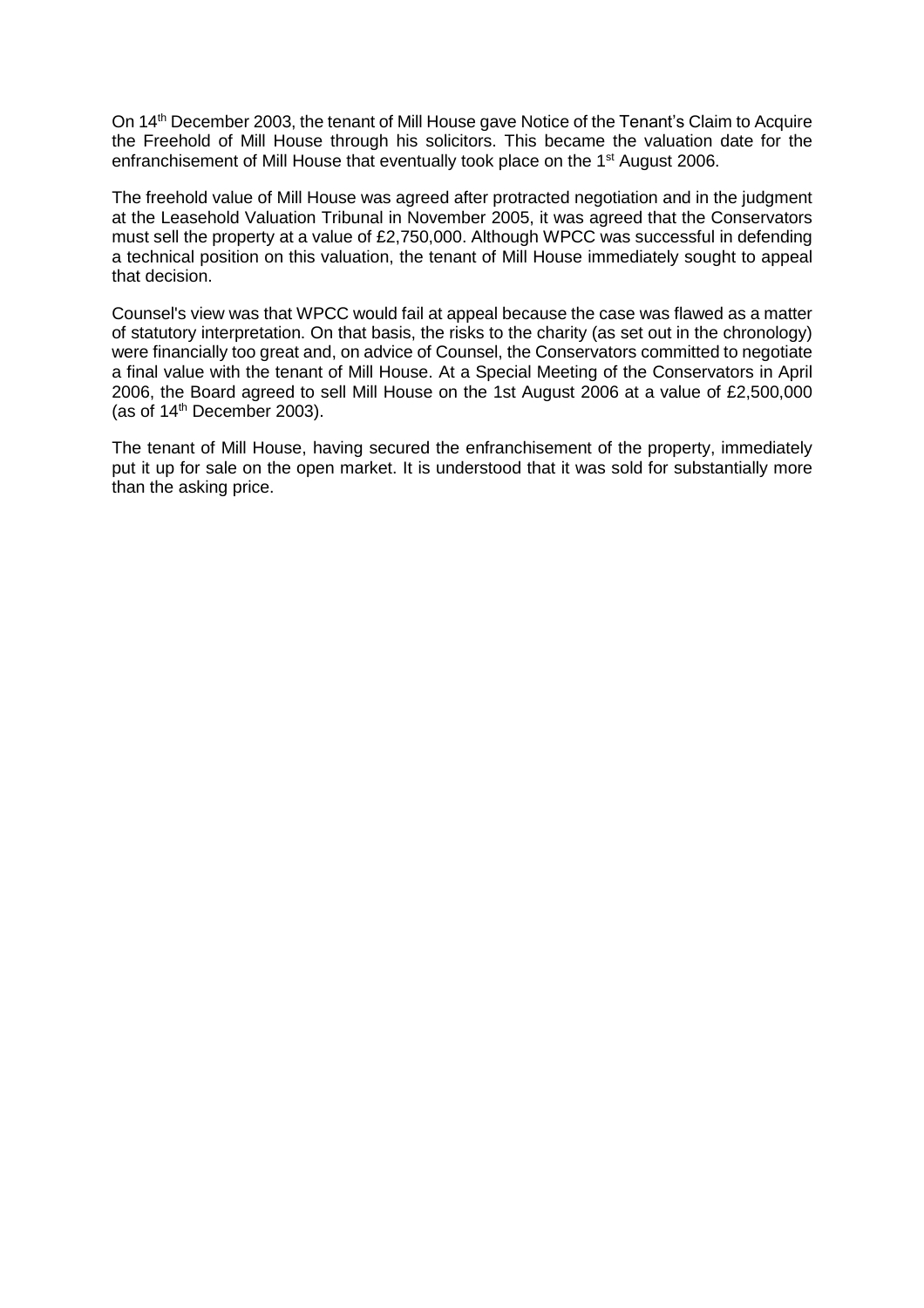# **Chronology**

| Item | Description                                                                                                                                                                                                                                                                                                                                                                                                | Date(s)                              |
|------|------------------------------------------------------------------------------------------------------------------------------------------------------------------------------------------------------------------------------------------------------------------------------------------------------------------------------------------------------------------------------------------------------------|--------------------------------------|
| 1.   | Wimbledon and Putney Commons Act (the '1871 Act') confirming powers and<br>limits of those powers relating to leases.                                                                                                                                                                                                                                                                                      | 16th August<br>1871                  |
|      | Section 35:                                                                                                                                                                                                                                                                                                                                                                                                |                                      |
|      | "It shall not be lawful for Conservators, except as in this Act expressed, to<br>sell, lease, grant, or in any manner dispose of any part of the commons."                                                                                                                                                                                                                                                 |                                      |
|      | This provides a prohibition of alienation of Common land.                                                                                                                                                                                                                                                                                                                                                  |                                      |
|      | Section 38:                                                                                                                                                                                                                                                                                                                                                                                                |                                      |
|      | "The Conservators may maintain and keep in good order, and from time to<br>time let at a yearly, or other rent, or otherwise use, the buildings on<br>Wimbledon Common transferred to them by this Act, with the inclosures<br>adjoining thereto or any part thereof, and any rents and money received in<br>respect thereof shall be carried to and form part of the Conservancy Fund<br>under this Act." |                                      |
|      | This provides a power to enter into leases for properties on the Commons.                                                                                                                                                                                                                                                                                                                                  |                                      |
|      | Mill House formed part of the Common as set out in the designated map of<br>1871.                                                                                                                                                                                                                                                                                                                          |                                      |
| 2.   | WPCC Board Minute from February 1934 extending the lease on Mill House<br>till 1960.                                                                                                                                                                                                                                                                                                                       | 5 <sup>th</sup> February<br>1934     |
| 3.   | WPCC Board Minute May 1936 setting out a request from the tenant to<br>extend the lease by a further 21 years since he was about to spend a<br>substantial sum on redeveloping the property. The Board agreed to extend<br>the lease for Mill House for a further eleven years until the 25 <sup>th</sup> March 1971.                                                                                      | 6 <sup>th</sup> May<br>1936          |
| 4.   | Lease between WPCC and tenant of Mill House signed on the 25 <sup>th</sup> March<br>1937 and terminating on the 25 <sup>th</sup> March 1971.                                                                                                                                                                                                                                                               | 1 <sup>st</sup> March<br>1937        |
| 5.   | Leasehold Reform Act 1967 (LRA 1967).                                                                                                                                                                                                                                                                                                                                                                      |                                      |
|      | http://www.legislation.gov.uk/ukpga/1967/88/contents                                                                                                                                                                                                                                                                                                                                                       | 1967                                 |
| 6.   | WPCC Board Minute December 1971 confirming that the tenant of Mill House<br>had sought a 50 year lease under the LRA 1967.                                                                                                                                                                                                                                                                                 | 13 <sup>th</sup><br>December<br>1971 |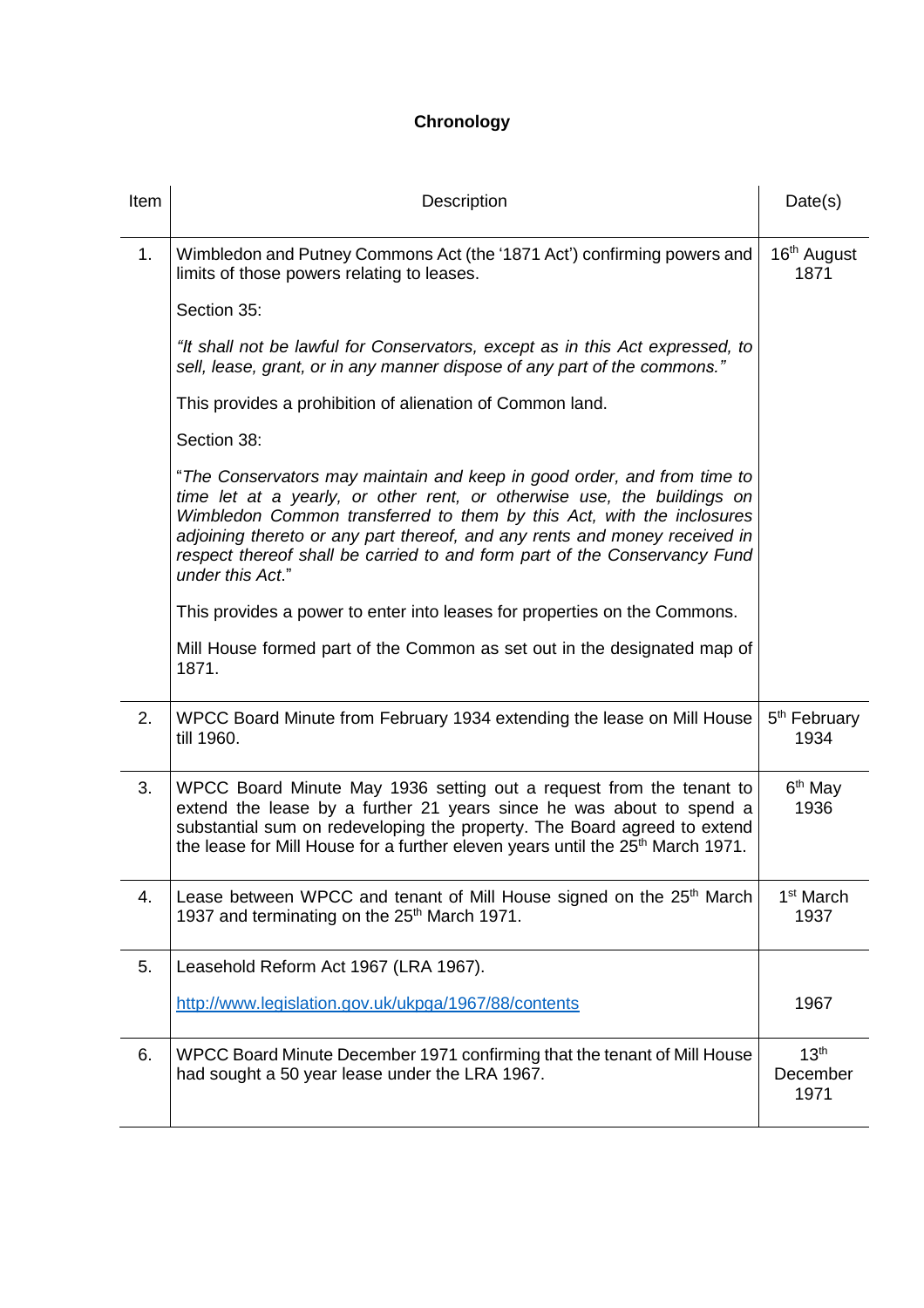| 7.  | WPCC Board Minute December 1973 confirming that a fifty year lease of Mill<br>House was granted by WPCC. A copy of the lease in accordance with the<br>LRA 1967 from 25 <sup>th</sup> March 1971 was granted in December 1973 at £900 per<br>annum for the first 25 years, subject to a rent review on 25 <sup>th</sup> March 1996 for<br>the following 25 years.                                                                                                                                                                            | 20 <sup>th</sup><br>December<br>1973  |
|-----|----------------------------------------------------------------------------------------------------------------------------------------------------------------------------------------------------------------------------------------------------------------------------------------------------------------------------------------------------------------------------------------------------------------------------------------------------------------------------------------------------------------------------------------------|---------------------------------------|
| 8.  | WPCC having granted an extension to the lease under LRA 1967 under<br>section 16(1) the tenant no longer had a right to acquire the freehold.                                                                                                                                                                                                                                                                                                                                                                                                | s. $16(1)$<br><b>LRA 1967</b>         |
| 9.  | WPCC Minute Conservators' Special Meeting September 1995 – The tenant<br>had rejected a proposed rental of £55,000 per annum for the second twenty<br>five years. The Board refused to grant the lessee a further extension of the<br>lease beyond 2021.                                                                                                                                                                                                                                                                                     | 18 <sup>th</sup><br>September<br>1995 |
| 10. | Legal advice from WPCC's solicitors on certain aspects of the Mill House<br>lease and LRA 1967 (subject to Legal Professional Privilege (LPP)).                                                                                                                                                                                                                                                                                                                                                                                              | 11 <sup>th</sup><br>December<br>1995  |
| 11. | WPCC Confidential Board Minute October 1996 - reference to valuations on<br>the rent for Mill House. The Board had recommended £55,000 but this was<br>rejected by the tenant. Agents were asked to negotiate between £49,000 and<br>£47,500. Reference made to the London Rent Assessment Panel of the<br>Leasehold Valuation Tribunal and recognition by the Board that if the<br>assessment by the independent panel came back less than the Conservators<br>were asking, it would show that they had acted responsibly.                  | 14th October<br>1996                  |
| 12. | WPCC Confidential Special Board Minute November 1996 Rent Review of<br>Mill House. The purpose was to set out the reasoning behind the rent demand<br>of £55,000, determine who would appear on behalf of WPCC at the London<br>Rent Assessment Panel and to outline the options and range of valuations<br>that WPCC should pursue of between £55,000 (allowing for a minor<br>extension) and £85,000 (if the site were developed in accordance with plans<br>submitted by the tenant).                                                     | 7 <sup>th</sup><br>November<br>1996   |
| 13. | WPCC Confidential Board Minute January 1997 – includes reference to the<br>London Rent Assessment Panel of the Leasehold Valuation Tribunal. There<br>is also appended a letter from the tenant of Mill House setting out the basis<br>on which it was believed the rent should be assessed. There is also an<br>Opinion (subject to LPP) from a barrister of Lincoln's Inn providing wording in<br>response to the tenant's letter. The barrister's advice is that WPCC should<br>not enter into a further long-term lease with the tenant. | 13 <sup>th</sup> January<br>1997      |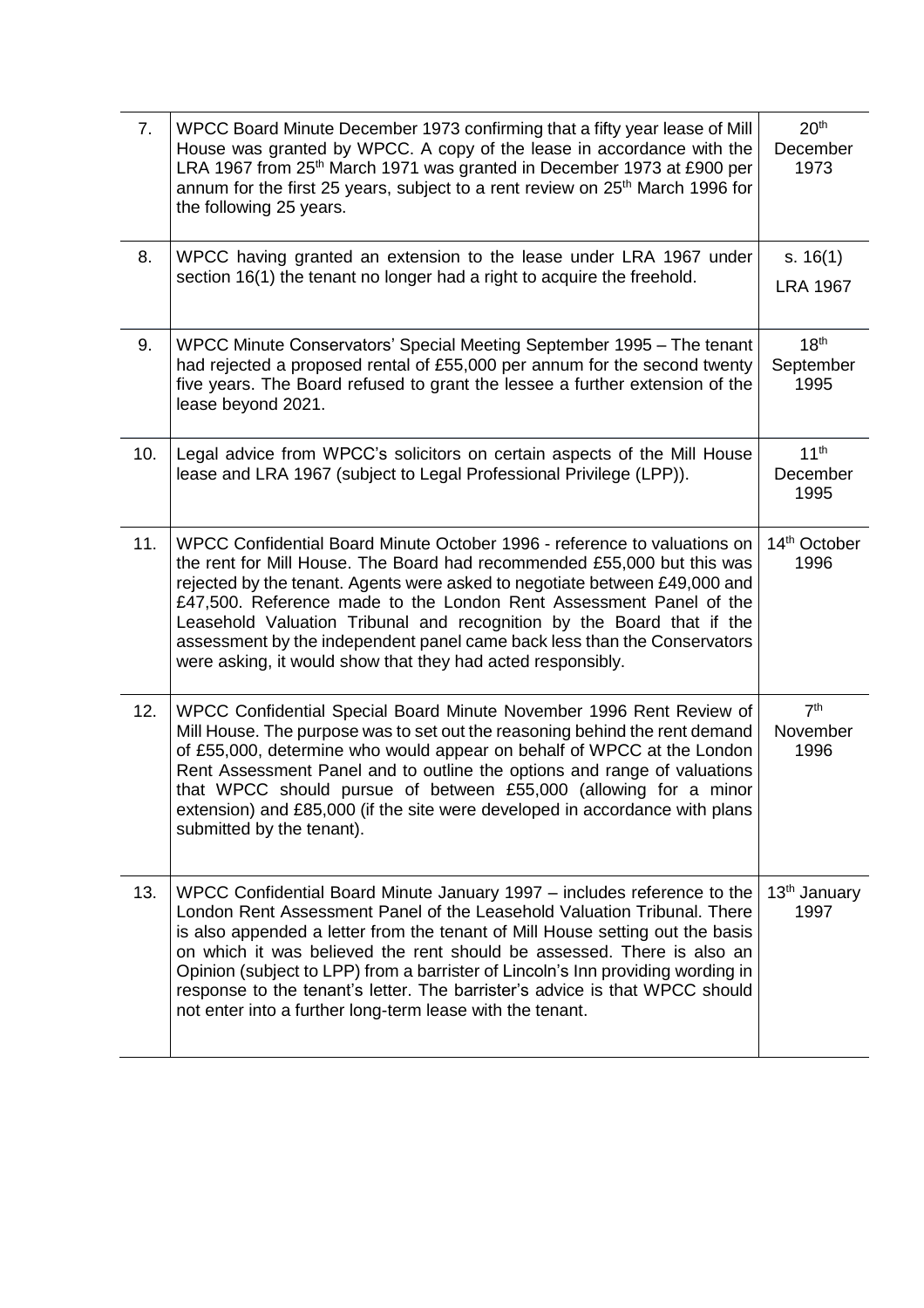| 14. | Leasehold Valuation Tribunal April 1997                                                                                                                                                                                                                                                                                                                                                                                        | 8 <sup>th</sup> April<br>1997        |
|-----|--------------------------------------------------------------------------------------------------------------------------------------------------------------------------------------------------------------------------------------------------------------------------------------------------------------------------------------------------------------------------------------------------------------------------------|--------------------------------------|
|     | https://decisions.lease-advice.org//app/uploads/decisions/act67/1-<br>1000/11.pdf                                                                                                                                                                                                                                                                                                                                              |                                      |
|     | Our valuation is accordingly as follows:                                                                                                                                                                                                                                                                                                                                                                                       |                                      |
|     | Entirety value £1,200,000                                                                                                                                                                                                                                                                                                                                                                                                      |                                      |
|     | Site value at 50 per cent £600,000                                                                                                                                                                                                                                                                                                                                                                                             |                                      |
|     | Section 15 rent at 6 per cent £36,000 per annum                                                                                                                                                                                                                                                                                                                                                                                |                                      |
|     | Accordingly, we conclude that the rent to be paid by the tenant of The Mill<br>House for the remainder of the extended lease, with effect from 25 March<br>1996, should be £36,000 (thirty six thousand pounds) per annum.                                                                                                                                                                                                     |                                      |
| 15. | WPCC Confidential Board Minute April 1997 decision by the Board to accept<br>the London Rent Assessment Panel's decision as the risk if the Conservators<br>lost an appeal could exceed £60,000.                                                                                                                                                                                                                               | 14 <sup>th</sup> April<br>1997       |
| 16. | All Party Parliamentary Group on leasehold reform introduced in 1998 giving<br>leaseholders who had extended their leases under LRA 1967 the right to<br>enfranchisement.                                                                                                                                                                                                                                                      | December<br>1998                     |
|     | https://api.parliament.uk/historic-hansard/commons/1998/jun/10/leasehold-<br>reform                                                                                                                                                                                                                                                                                                                                            |                                      |
| 17. | An Opinion (subject to LPP) obtained from a barrister in Falcon Chambers in<br>the matter of Mill House setting out the prospects of WPCC forfeiting the<br>lease.                                                                                                                                                                                                                                                             | 10 <sup>th</sup><br>February<br>2000 |
| 18. | Representation from Member of Parliament for Putney MP about the situation<br>of Mill House made to Secretary of State (Department for Environment,<br>Transport and the Regions) who responded in a letter about the Governments<br>proposals and concern about why the leaseholder of a house on Common<br>land who has had their lease extended should be treated any differently to a<br>leaseholder on other common land. | 17 <sup>th</sup><br>February<br>2000 |
| 19. | WPCC Confidential Board Minute April 2000 setting out how on advice of<br>theMember of Parliament for Putney three Conservators held a meeting on<br>the 23 <sup>rd</sup> March 2000 with the Policy Advisor of the Housing Private Rented<br>Sector DETR. A note of that meeting was produced that set out the context<br>and concerns of WPCC and the risk of enfranchisement of Mill House.                                 | 10 <sup>th</sup> April<br>2000       |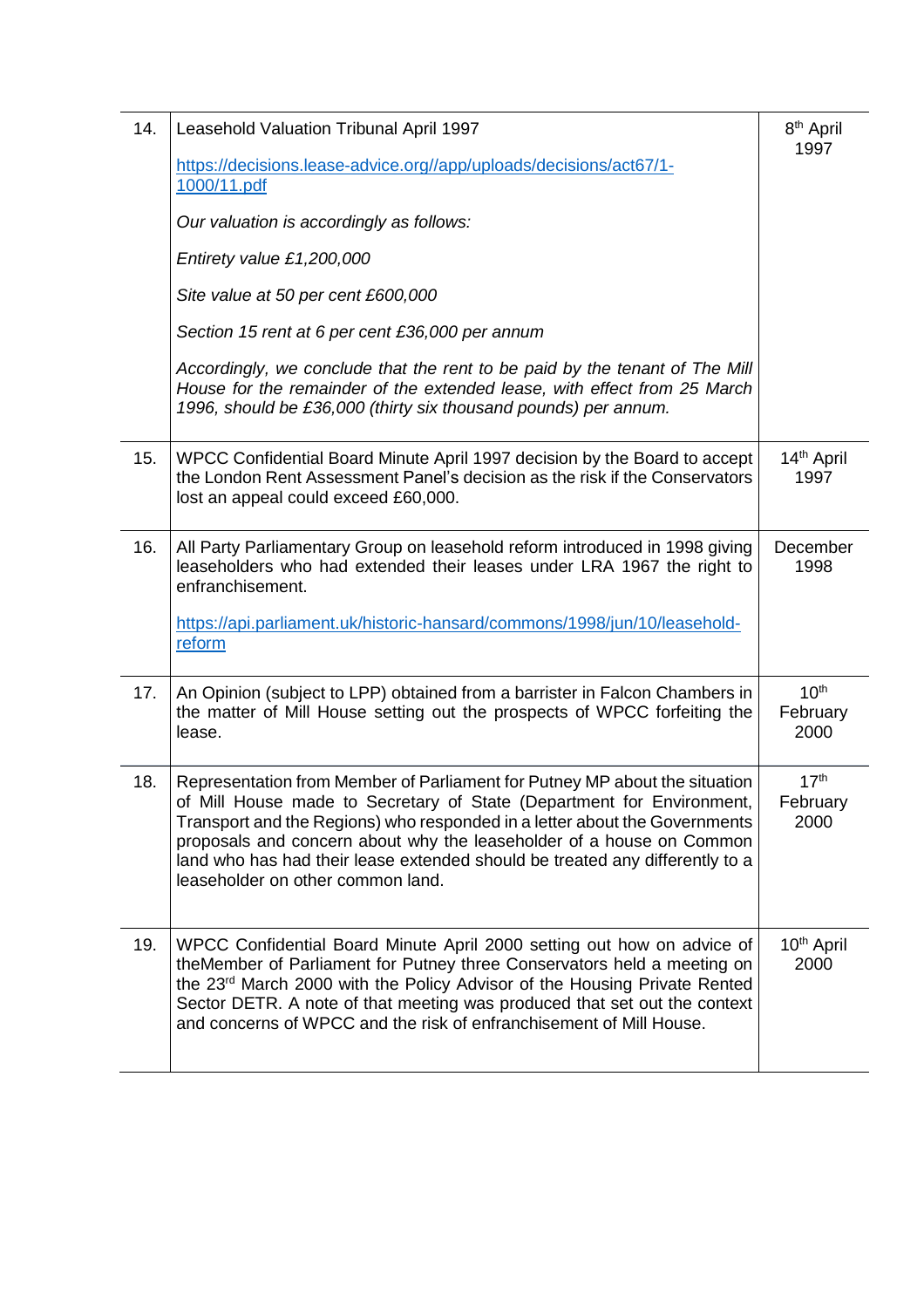| 20. | In August 2000 the draft bill Commonhold and Leasehold Reform Bill was<br>published.<br>http://webarchive.nationalarchives.gov.uk/20120920035450/http://www.com<br>munities.gov.uk/documents/housing/pdf/138226.pdf                                                                                                                                                                                                                                                                                                                                                                                                                                      | August 2000                           |
|-----|----------------------------------------------------------------------------------------------------------------------------------------------------------------------------------------------------------------------------------------------------------------------------------------------------------------------------------------------------------------------------------------------------------------------------------------------------------------------------------------------------------------------------------------------------------------------------------------------------------------------------------------------------------|---------------------------------------|
| 21. | Letter to Chairman of the Board from the Policy Advisor Housing Private<br>Rented Sector DETR about the public consultation on the draft Bill. In respect<br>of enfranchisement of Properties on Inalienable land the Conservators were<br>required to answer three questions:                                                                                                                                                                                                                                                                                                                                                                           | 23 <sup>rd</sup> August<br>2000       |
|     | QENF23: Do you agree that the Government should exempt all properties<br>held and protected under Act of Parliament from enfranchisement provisions<br>and from the provisions for lease renewals for flats?                                                                                                                                                                                                                                                                                                                                                                                                                                             |                                       |
|     | QENF24: Are you aware of any properties which would be affected by such<br>an exemption? If so, which properties? Who is the freeholder? What Act is<br>the property held and protected under?                                                                                                                                                                                                                                                                                                                                                                                                                                                           |                                       |
|     | QENF25: Are you able to identify any particular problems which would be<br>caused by such an exemption? If so, what?                                                                                                                                                                                                                                                                                                                                                                                                                                                                                                                                     |                                       |
| 22. | WPCC Confidential Minute September 2000 the Board agreed a response to<br>the Policy Advisor of the Housing Private Rented Sector DETR in respect of<br>the public consultation on the draft Bill.                                                                                                                                                                                                                                                                                                                                                                                                                                                       | 11 <sup>th</sup><br>September<br>2000 |
|     | Responding "Yes" to the first two questions the Conservators in response to<br>QENF25 drew particular attention to Mill House and requested that the<br>specific Acts of Parliament (where known) be listed under the new Act as<br>exemptions.                                                                                                                                                                                                                                                                                                                                                                                                          |                                       |
| 23. | On the 20 <sup>th</sup> December 2000 the Head of Division of the Housing Private<br>Rented Sector DETR wrote to WPCC and advised that the Government had<br>introduced a Commonhold and Leasehold Reform Bill into Parliament. The<br>Divisional Manager advised that WPCC were the only organisation to have<br>responded to that part of the consultation. A general exemption could<br>therefore not be applied. Ministers were also concerned that in making a<br>specific exemption for WPCC it would turn the Bill into a Hybrid Bill that are<br>"subject to hideously complicated special procedures, and are not to be<br>undertaken lightly". | 20 <sup>th</sup><br>December<br>2000  |
| 24. | Independent advice of specialist Solicitors and Parliamentary Agents (subject<br>to LPP) was sought on the Hybrid Bills and a suggested way forward was<br>proposed to exempt specific properties held by public bodies subject to Acts<br>of Parliament.                                                                                                                                                                                                                                                                                                                                                                                                | 23 <sup>rd</sup> January<br>2001      |
| 25. | The Chairman of the Board wrote to the Divisional Manager Housing Private<br>Rented Sector DETR in a letter dated 13 <sup>th</sup> February 2001 setting out the<br>proposal.                                                                                                                                                                                                                                                                                                                                                                                                                                                                            | 13 <sup>th</sup><br>February<br>2001  |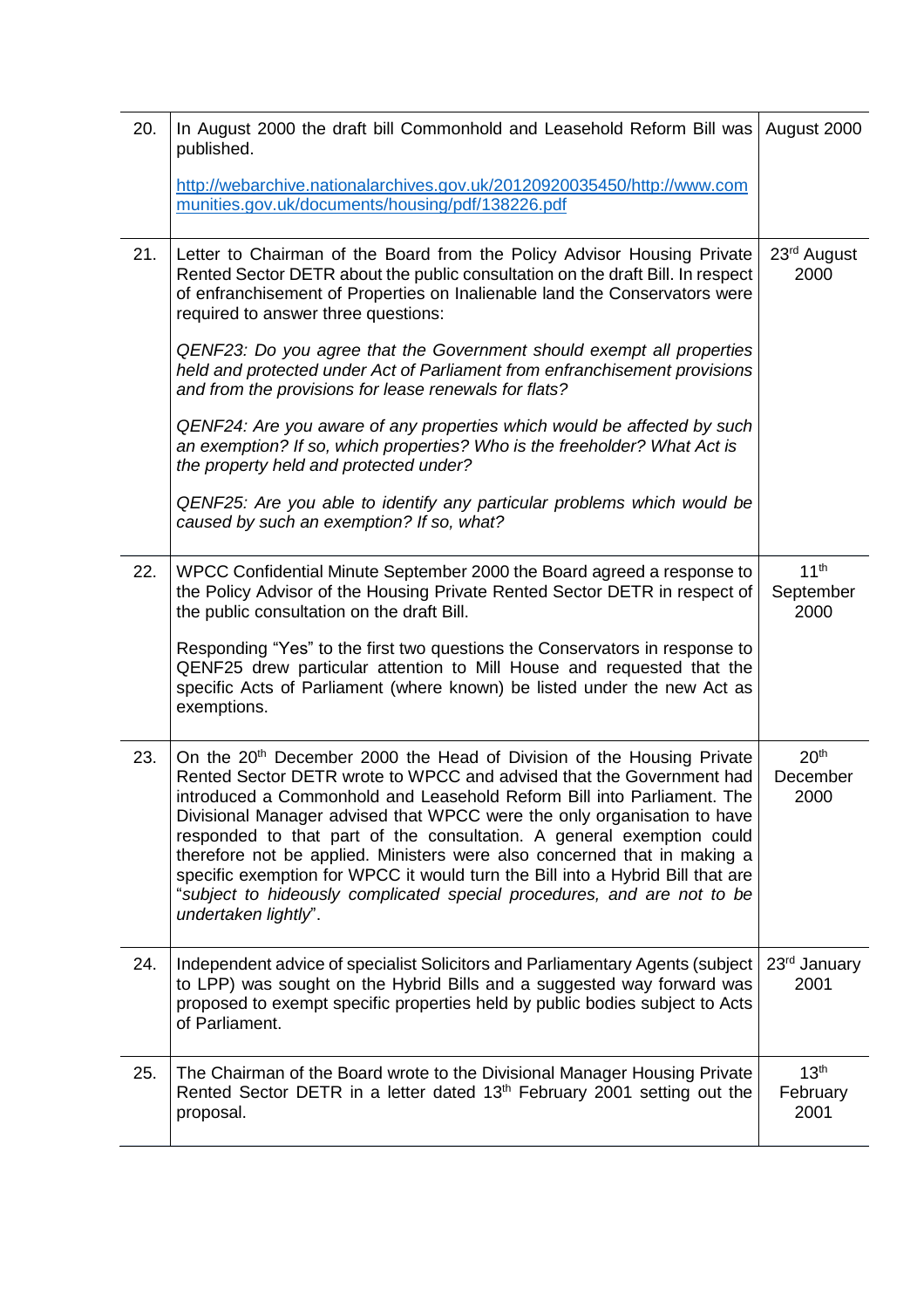| 26. | A response Divisional Manager Housing Private Rented Sector DETR was<br>received on the 28 <sup>th</sup> February 2001 from the Divisional Manager of the<br>Housing Private Rented Sector advising that the approach was unacceptable<br>and would still risk the Bill being considered a hybrid.                                                                                                                                                                                                                                                                                                                                            | 28 <sup>th</sup><br>February<br>2001  |
|-----|-----------------------------------------------------------------------------------------------------------------------------------------------------------------------------------------------------------------------------------------------------------------------------------------------------------------------------------------------------------------------------------------------------------------------------------------------------------------------------------------------------------------------------------------------------------------------------------------------------------------------------------------------|---------------------------------------|
| 27. | The Chairman of the Board of Conservators wrote to a number of<br>organisations, such as English Heritage, Charity Commission, The Church<br>Commissioners, the Corporation of London, the Crown Estate, the National<br>Trust and the NFU explaining the problem and asking whether they "were<br>aware of any bodies that operate under a specific private Act of Parliament<br>preventing enfranchisement of property, which could nevertheless be<br>enfranchised under the proposed leasehold legislation because it is let under<br>a lease extended under the Leasehold Reform Act 1967". All the responses<br>received were negative. | March $-$<br><b>June 2001</b>         |
|     | The Chairman also wrote to two peers living in the Wimbledon levying area<br>to seek their support to get the Committee of the House of Lords to accept<br>the proposed amendments as the Bill progressed forward.                                                                                                                                                                                                                                                                                                                                                                                                                            | 26 <sup>th</sup><br>February<br>2001  |
| 28. | WPCC Confidential Board Minute 10 <sup>th</sup> September 2001 - confirms that a<br>Conservator had written 100 letters to Borough Councils and County Councils<br>in attempt to find someone in a similar situation to WPCC. The prospects did<br>not however look promising.                                                                                                                                                                                                                                                                                                                                                                | 10 <sup>th</sup><br>September<br>2001 |
| 29. | Hansard Debate in the House of Commons $13th$ March 2002 – the Member<br>of Parliament for Wimbledon agreed to argue the Conservators' case as the<br>Bill proceeded through Parliament.                                                                                                                                                                                                                                                                                                                                                                                                                                                      | 13 <sup>th</sup> March<br>2002        |
|     | https://publications.parliament.uk/pa/cm200102/cmhansrd/vo020313/debtex<br>t/20313-19.htm                                                                                                                                                                                                                                                                                                                                                                                                                                                                                                                                                     |                                       |
|     | The Ministers response to the proposed amendment was:                                                                                                                                                                                                                                                                                                                                                                                                                                                                                                                                                                                         |                                       |
|     | "As I said, it affects the position of leaseholders who have already taken<br>advantage of the provisions of the 1967 Act to extend their leases. They will<br>now be able to use the provisions of that Act to acquire the freehold, but<br>clause 142 does not confer any additional rights on such leaseholders; if they<br>were previously unable to acquire the freehold because the landlord was<br>unable to dispose of it, the situation remains unchanged. We do not consider<br>it appropriate to do anything that could take away any rights that tenants<br>currently enjoy under the 1967 Act"                                   |                                       |
|     | WPCC Confidential Minute April 2002 with an extract of the statement made<br>by the Minister in Hansard that would be sufficient to protect the<br>Conservators' ownership of the freehold of Mill House.                                                                                                                                                                                                                                                                                                                                                                                                                                     | 8 <sup>th</sup> April<br>2002         |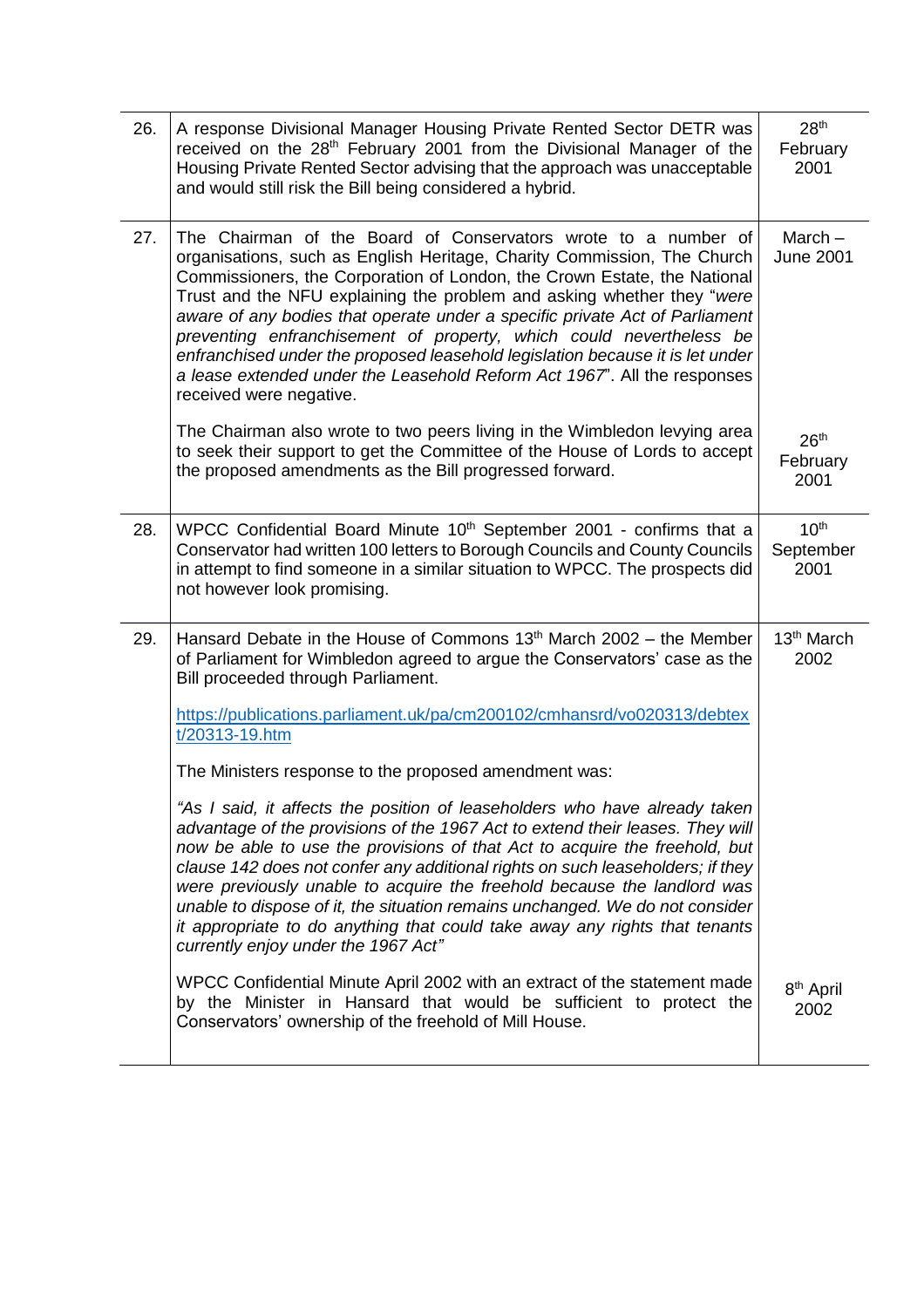| 30. | The Commonhold and Leasehold Reform Act 2002 was passed 1 <sup>st</sup> May 2002:                                                                                                                                                                                                                                                                                                          | 1 <sup>st</sup> May                  |
|-----|--------------------------------------------------------------------------------------------------------------------------------------------------------------------------------------------------------------------------------------------------------------------------------------------------------------------------------------------------------------------------------------------|--------------------------------------|
|     | https://www.legislation.gov.uk/ukpga/2002/15/contents                                                                                                                                                                                                                                                                                                                                      | 2002                                 |
|     | Section 143 of which repealed section 16 of the 1967 Act states:                                                                                                                                                                                                                                                                                                                           |                                      |
|     | 143 Abolition of limits on rights after lease extension                                                                                                                                                                                                                                                                                                                                    |                                      |
|     | (1) In section 16 of the 1967 Act (limits on rights after extension of lease),<br>omit-                                                                                                                                                                                                                                                                                                    |                                      |
|     | (a) subsection (1)(a) (no right for tenant under extended tenancy to acquire<br>freehold after end of original lease), and                                                                                                                                                                                                                                                                 |                                      |
|     | (b) in subsection (4) (no right to freehold or extended lease in case of tenancy<br>created by sub-demise under extended tenancy), the words "the freehold or".                                                                                                                                                                                                                            |                                      |
|     | The Conservators were advised by Counsel (subject to LPP) that they had a<br>good case to refuse enfranchisement of Mill House based on Section 35 of<br>the 1871 Act and the Minister's statement in Hansard.                                                                                                                                                                             |                                      |
| 31. | Judgment - Regina v Secretary of State for the Environment, Transport and<br>the Regions (Appellant) and others Ex Parte O'Byrne (Respondent)                                                                                                                                                                                                                                              | 14 <sup>th</sup><br>November<br>2002 |
|     | https://publications.parliament.uk/pa/ld200203/ldjudgmt/jd021114/byrne-<br>1.htm                                                                                                                                                                                                                                                                                                           |                                      |
|     | 26. The 1985 Act right to buy procedures, like the enfranchisement<br>procedures under the Leasehold Enfranchisement Act 1967 [my<br>emphasis] and under chapter 1 of the Leasehold Reform, Housing and Urban<br>Development Act 1993 and like the right of tenants under chapter 2 of the<br>1993 Act to a new lease at a discounted premium, are compulsory<br>expropriation procedures; |                                      |
|     | 50. Sections 125 to 131 deal with the price to be paid by the tenant for the<br>freehold or, as the case may be, the long lease. Put very shortly and broadly,<br>the price is the market value less discounts [my emphasis] depending on<br>the length of time the tenant has held his tenancy and occupied the premises<br>as his home.                                                  |                                      |
| 32. | On 14 <sup>th</sup> December 2003, tenant of Mill House gave Notice of the Tenant's<br>Claim to Acquire the Freehold of Mill House through his solicitors. This<br>became the valuation date for the enfranchisement of Mill House that<br>eventually took place.                                                                                                                          | 14 <sup>th</sup><br>December<br>2003 |
| 33. | WPCC Confidential Board Minute January 2004 – receipt of the formal Notice<br>from tenant's solicitors. The Board agreed to send a letter to advising that<br>section 35 of the 1871 Act made Mill House inalienable and also reference<br>was made to the Minister's statement in Hansard that the proposed legislation<br>would not allow Mill House to be enfranchised.                 | 12 <sup>th</sup> January<br>2004     |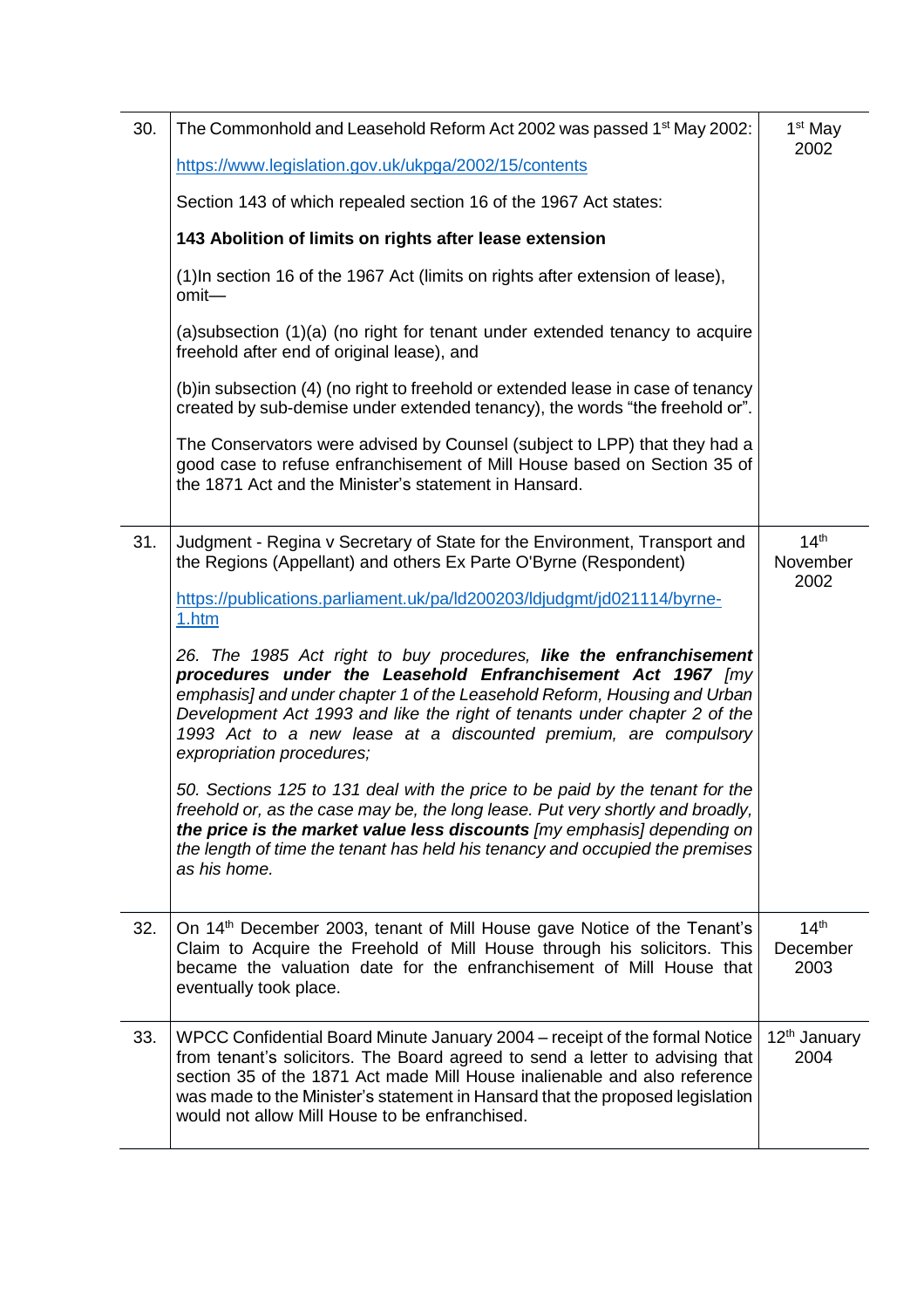| 34. | Letter from the Chairman of WPCC to the Wimbledon MP and<br>Remembrancer of the City of London Corporation advising them of the<br>position regarding the Notice served by the tenant of Mill House. It was hoped<br>that the tenant would withdraw the Notice.                                                                                                                                                                                                                                                                                                                                                                                                                                                                                                                                  | 13 <sup>th</sup> January<br>2004 |
|-----|--------------------------------------------------------------------------------------------------------------------------------------------------------------------------------------------------------------------------------------------------------------------------------------------------------------------------------------------------------------------------------------------------------------------------------------------------------------------------------------------------------------------------------------------------------------------------------------------------------------------------------------------------------------------------------------------------------------------------------------------------------------------------------------------------|----------------------------------|
| 35. | WPCC Confidential Minute February 2004 – confirmation that a letter had<br>been sent to the tenant's solicitors refusing to assign the freehold of Mill<br>House.                                                                                                                                                                                                                                                                                                                                                                                                                                                                                                                                                                                                                                | 9 <sup>th</sup> February<br>2004 |
| 36. | WPCC Confidential Board Minute March 2004 - The tenant's solicitors had<br>responded and were of the view that their client was entitled to pursue a claim.<br>They cited the judgment in ex Parte O'Byrne. The tenant had also served a<br>planning application on the London Borough of Merton to extend the property.                                                                                                                                                                                                                                                                                                                                                                                                                                                                         | 8 <sup>th</sup> March<br>2004    |
| 37. | WPCC Confidential Board Minute April 2004 - Nothing heard, but<br>Conservators would commence proceedings to clarify the position.                                                                                                                                                                                                                                                                                                                                                                                                                                                                                                                                                                                                                                                               | 5 <sup>th</sup> April<br>2004    |
| 38. | WPCC Confidential Board Minute May 2004 - The tenant's solicitors advised<br>WPCC solicitors that they were applying to the court for a transfer of the<br>freehold of Mill House. The Board agreed to seek an Opinion from counsel at<br>Falcon Chambers.                                                                                                                                                                                                                                                                                                                                                                                                                                                                                                                                       | $10th$ May<br>2004               |
| 39. | An application for a court hearing was faxed on the 13 <sup>th</sup> May 2004 from the<br>tenant's solicitors to WPCC's solicitors.                                                                                                                                                                                                                                                                                                                                                                                                                                                                                                                                                                                                                                                              | $13th$ May<br>2004               |
| 40. | An Opinion of the 27 <sup>th</sup> May 2004 was received from counsel at Falcon<br>Chambers (subject to LPP).                                                                                                                                                                                                                                                                                                                                                                                                                                                                                                                                                                                                                                                                                    | 27 <sup>th</sup> May<br>2004     |
| 41. | WPCC Confidential Minute June 2004 (subject to LPP) - The Board<br>considered the legal Opinion and acknowledged that the situation in the<br>House of Lords judgment had completely reversed matters. Although as<br>reported in Hansard the Minister was quite correct in stating that the situation<br>was unchanged, i.e. the tenant could not acquire the freehold because of<br>section 35 of the 1871 Act, the Minister had not said that Mill House would be<br>exempted from compulsory expropriation provisions of the Commonhold and<br>Leasehold Reform Act 2002.<br>The Conservators took the view that they must fight the case in the County<br>Court, partly for the sake of levy payers and also to prevent loss of credibility<br>with the Member of Parliament for Wimbledon. | 14 <sup>th</sup> June<br>2004    |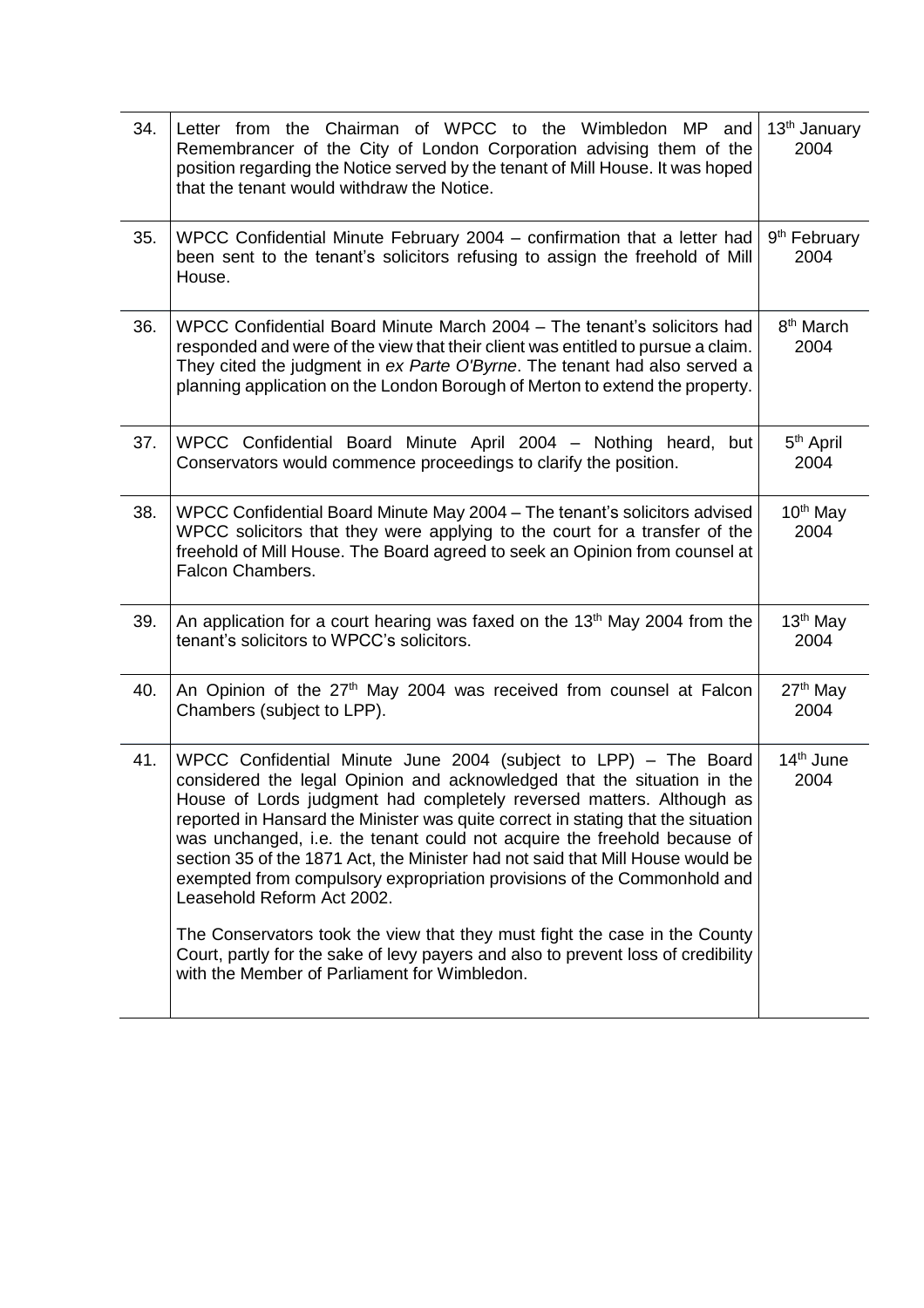| 42. | Kingston upon Thames County Court judgment by Her Honour Judge<br>Williams 4 <sup>th</sup> November 2004. The judge recognised that because of the 1871<br>Act WPCC were prevented from disposing of any part of land which forms the<br>Commons. On page 10 of the judgment Her Honour states:<br>"From the long title of the 1967 Act it is clear that Parliament intended to pass                                                                                                                                                                                                                    | 4 <sup>th</sup><br>November<br>2004 |
|-----|---------------------------------------------------------------------------------------------------------------------------------------------------------------------------------------------------------------------------------------------------------------------------------------------------------------------------------------------------------------------------------------------------------------------------------------------------------------------------------------------------------------------------------------------------------------------------------------------------------|-------------------------------------|
|     | an expropriarity statute which necessarily must interfere with the rights of land<br>owners. This was in order to give people in the position of the claimant the<br>right to acquire the freehold in certain circumstances. This was not anticipated<br>in 1871. The necessary conditions are met by the claimant I do not believe<br>that the users of the Common will be affected because any transfer to the<br>claimant will contain the necessary restrictive covenants and of course the<br>appropriate price will be paid, to be determined, and the conservators will<br>benefit financially." |                                     |
| 43. | WPCC Confidential Board Minute November 2004 – receive the judgment<br>from the County Court. Leave to appeal to the Court of Appeal had been<br>refused, because there was no reasonable chance of success. The<br>Conservators agreed that no appeal should be filed.                                                                                                                                                                                                                                                                                                                                 | 8 <sup>th</sup><br>November<br>2004 |
| 44. | Specialist chartered surveyors in leasehold enfranchisement<br>were<br>approached in January 2005 to provide a valuation. Their professional advice<br>was to initially obtain an open market valuation and if that were accepted it<br>would be the end of the matter. If not as specialist leasehold enfranchisement<br>surveyors they would handle the negotiation and, if necessary any proof of<br>evidence to a tribunal.                                                                                                                                                                         | 19th January<br>2005                |
| 45. | WPCC's solicitors confirmed to the specialist leasehold enfranchisement<br>surveyor that another chartered surveyor and estate agent with local<br>knowledge of property valuations in Wimbledon had been appointed to<br>prepare a valuation of the freehold of Mill House.                                                                                                                                                                                                                                                                                                                            | 27 <sup>th</sup> January<br>2005    |
| 46. | A formal valuation was provided by the firm of chartered surveyors and estate<br>agents. The value of the freehold interest as of 14 <sup>th</sup> December 2003, the date<br>that the tenant had served formal notice to acquire the freehold of Mill House,<br>was given as £3,800,000. This included £1,000,000 of improvements that<br>were to be disregarded leaving a value of £2,800,000.                                                                                                                                                                                                        | 10 <sup>th</sup> March<br>2005      |
|     | As this was a valuation under Section 9.1 (c) of the Leasehold Reform Act<br>1967 and as a result of a decision in the Court of Appeal Fattal v Keepers<br>and Governors of the Free Grammar School of John Lyon (2004), 25% of the<br>value of improvements could be added to the capital value of the property<br>before the improvements were carried out. This brought the valuation to<br>£3,050,000.                                                                                                                                                                                              |                                     |
| 47. | WPCC Confidential Board Minute March 2005 – The Board received the<br>valuation carried out by chartered surveyors and estate agents. The current<br>figure of just over £3,000,000 did not include any value for the proposed<br>building works.                                                                                                                                                                                                                                                                                                                                                       | 14 <sup>th</sup> March<br>2005      |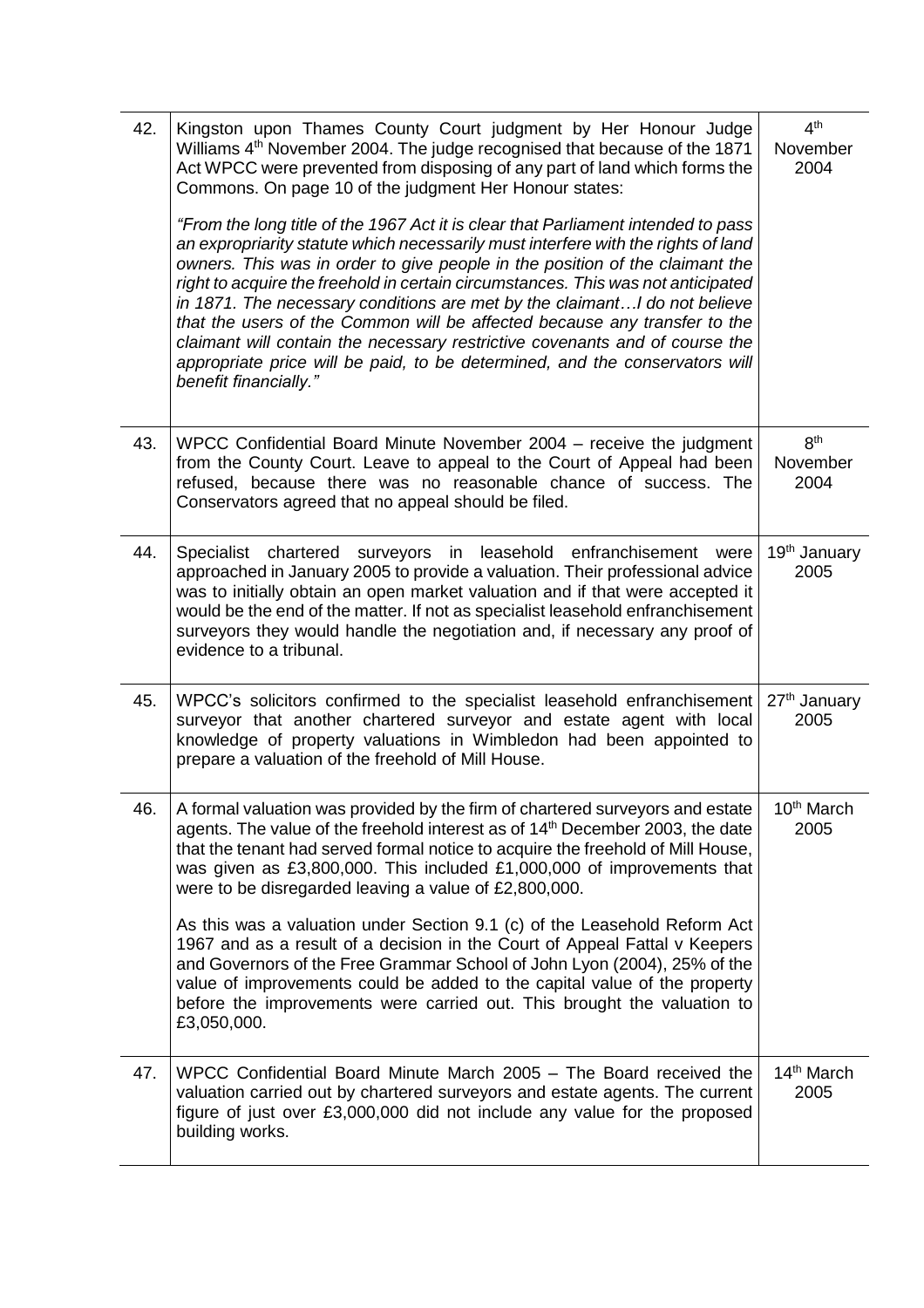| 48. | The chartered surveyor and estate agent undertook to view the property and<br>on the 10 <sup>th</sup> June 2005 and advised that the value of the freehold interest in<br>Mill House with all the improvements and extensions having been carried out<br>was £4,200,000. The freehold value with no improvements was £2,800,000,<br>the increased value being £1,400,000. The cost of improvements to be<br>deducted in accordance with decision in the Court of Appeal Fattal case was<br>£520,500. The residual value was calculated at £730,000. Therefore the<br>value as at 14 <sup>th</sup> December 2003 was £3,530,000 (£2,800,000 plus £730,000) | 10 <sup>th</sup> June<br>2005 |
|-----|-----------------------------------------------------------------------------------------------------------------------------------------------------------------------------------------------------------------------------------------------------------------------------------------------------------------------------------------------------------------------------------------------------------------------------------------------------------------------------------------------------------------------------------------------------------------------------------------------------------------------------------------------------------|-------------------------------|
| 49. | There was considerable disagreement between both sides on the open-<br>market valuation, which improvements and potential improvements were<br>relevant and whether the valuation was affected by the tenant's right to<br>remain in possession under Part 1 of the Landlord and Tenant Act 1954. On<br>the 13 <sup>th</sup> June 2005 the tenant made an application to the Leasehold Valuation<br>Tribunal for determination of the price payable under section 9 of the<br>Leasehold reform Act 1967 for Mill House and determination of the provisions<br>to be contained in the conveyance.                                                          | 13 <sup>th</sup> June<br>2005 |
| 50. | Minutes of a meeting held between WPCC's specialist leasehold<br>enfranchisement surveyor and the tenant's surveyor setting out the valuation<br>issues. WPCC chartered surveyors had put forward an enfranchisement<br>figure of £4,375,000 for the freehold of Mill House. The tenant's chartered<br>surveyors confirmed that they were going to obtain a legal Opinion from a<br>barrister in Falcon Chambers who was considered the leading counsel in the<br>subject of leasehold enfranchisement and joint editor of "Hague on Leasehold<br>Enfranchisement".                                                                                       | 22 <sup>nd</sup> June<br>2005 |
| 51. | Memo to WPCC from specialist leasehold enfranchisement surveyor<br>updating on progress. The barrister acting for the tenant's surveyor at Falcon<br>Chambers had advised that as far as they were aware this was the first case<br>where a tenant had taken advantage of section 147 of the Commonhold and<br>Leasehold Reform Act 2002, allowing enfranchisement of a statutory fifty year<br>extension. The issue of holding over presented ambiguity as to whether the<br>value be determined under the provisions of the Rent Act 1977 or an Assured<br>Period Tenancy. Legal advice was required to assist in determining the<br>valuation.         | 24 <sup>th</sup> July<br>2005 |
| 52. | WPCC receive an Opinion from counsel at Falcon Chambers dealing with the<br>holding over issue and how to deal with the various improvements and the<br>decision in Fattal v John Lyons. (subject to LPP).                                                                                                                                                                                                                                                                                                                                                                                                                                                | October<br>2005               |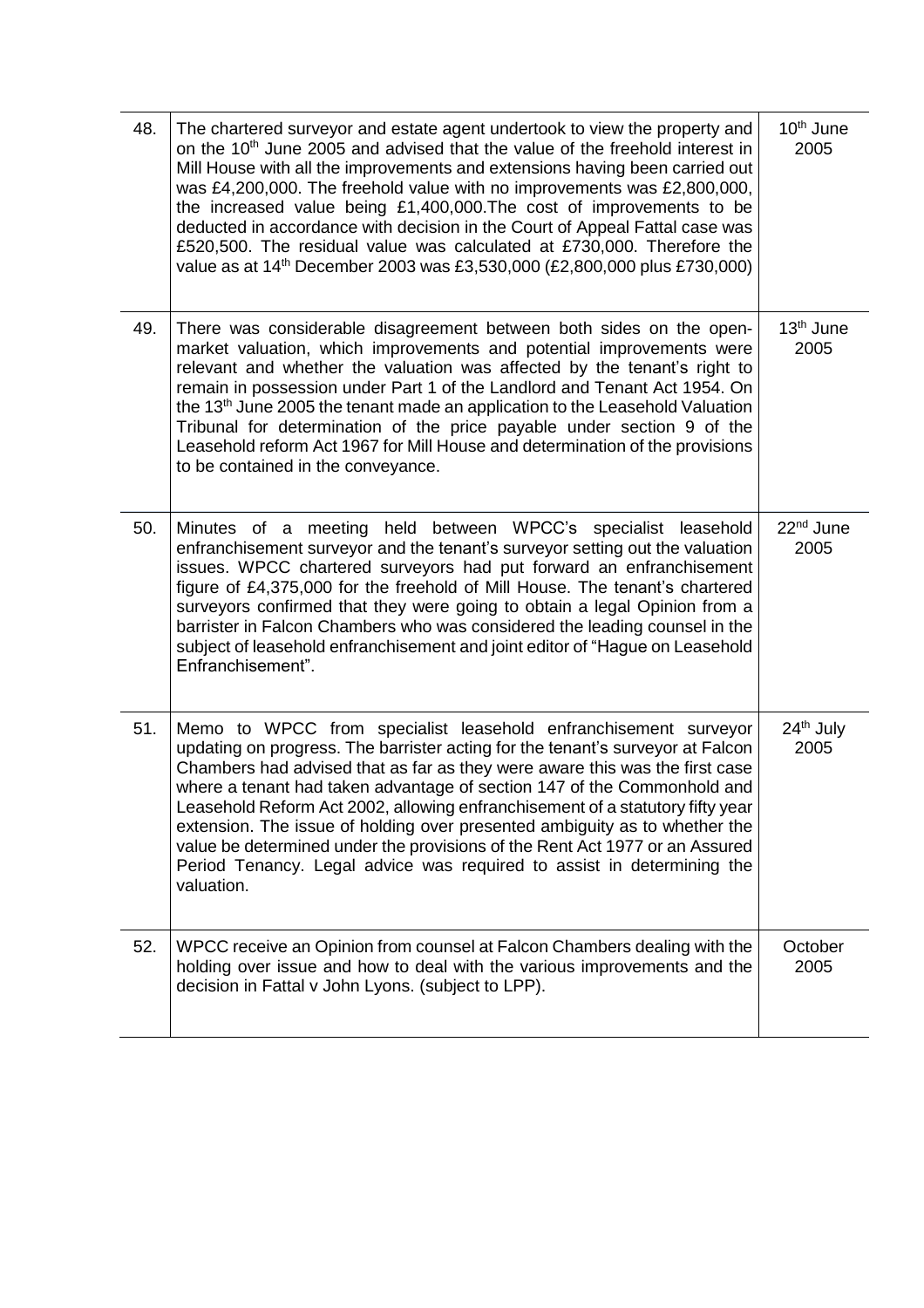| 53. | Confidential Report of Conservators October 2005 attended by WPCC's<br>solicitors and chartered surveyor and estate agents. Discussions with the<br>tenant's chartered surveyors were considered and the tenant's surveyor had<br>indicated that a figure of £3,750,000 might be acceptable and that such an<br>offer should be given very serious consideration. This was particularly in light<br>of the disappointingly low rent that had been set at the Leasehold Valuation<br>Tribunal decision of the 18 <sup>th</sup> April 1997 where far fewer advantages of the<br>location of Mill House had been listed than disadvantages. | 21 <sup>st</sup> October<br>2005     |
|-----|------------------------------------------------------------------------------------------------------------------------------------------------------------------------------------------------------------------------------------------------------------------------------------------------------------------------------------------------------------------------------------------------------------------------------------------------------------------------------------------------------------------------------------------------------------------------------------------------------------------------------------------|--------------------------------------|
| 54. | Confidential e-mail from the specialist leasehold enfranchisement surveyor to<br>WPCC stating that the tenant's surveyors had offered to take instructions on<br>a £2,750,000 settlement.                                                                                                                                                                                                                                                                                                                                                                                                                                                | 17 <sup>th</sup><br>November<br>2005 |
| 55. | Further confidential e-mail from the specialist leasehold enfranchisement<br>surveyor to tenant's surveyors regarding an important issue associated with<br>the improvements undertaken at Mill House in 1936 that would affect the<br>valuation.                                                                                                                                                                                                                                                                                                                                                                                        | $21^{st}$<br>November<br>2005        |
| 56. | Memorandum from WPCC's specialist leasehold enfranchisement surveyor<br>28 <sup>th</sup> November 2005 the basis of the tenant's surveyor's proposal to the<br>tribunal set out at £2,450,000 and an offer of a settlement at £2,750,000<br>based on reduction of the improvements from £1,400,000 to £1,000,000<br>which was by WPCC's specialist surveyor to be considered a good<br>settlement.                                                                                                                                                                                                                                       | 28 <sup>th</sup><br>November<br>2005 |
| 57. | WPCC Confidential Minute of Special Meeting December 2005 on the Mill<br>House valuation to consider the offer by the tenant's surveyors of £2,750,000.<br>There was a risk that the Land Valuation Tribunal would reach a lower figure<br>and if it went to the Tribunal they could award costs which were estimated at<br>£25,000.                                                                                                                                                                                                                                                                                                     | 1 <sup>st</sup><br>December<br>2005  |
|     | The Board agreed to accept the offer of £2,750,000. It was noted that the<br>issue of hold over and whether the Rent Act applied was still subject to the<br>decision of the Leasehold Valuation Tribunal.                                                                                                                                                                                                                                                                                                                                                                                                                               |                                      |
| 58. | WPCC Confidential Minute December Board Meeting. The Minutes of the<br>Special Meeting held on the 1 <sup>st</sup> December 2005 were approved.                                                                                                                                                                                                                                                                                                                                                                                                                                                                                          | 12 <sup>th</sup><br>December<br>2005 |
| 59. | Decision of the Leasehold Valuation Tribunal on application of section 9 of<br>the Leasehold Reform Act 1967:<br>http://www.residential-                                                                                                                                                                                                                                                                                                                                                                                                                                                                                                 | 14 <sup>th</sup><br>December<br>2005 |
|     | property.judiciary.gov.uk/Files/2006/January/11000JH3.htm                                                                                                                                                                                                                                                                                                                                                                                                                                                                                                                                                                                |                                      |
|     | The Conservators position with regards interpretation contended by WPCC<br>was upheld and the Leasehold Valuation Tribunal agreed the amount payable<br>to WPCC was £2,750,000.                                                                                                                                                                                                                                                                                                                                                                                                                                                          |                                      |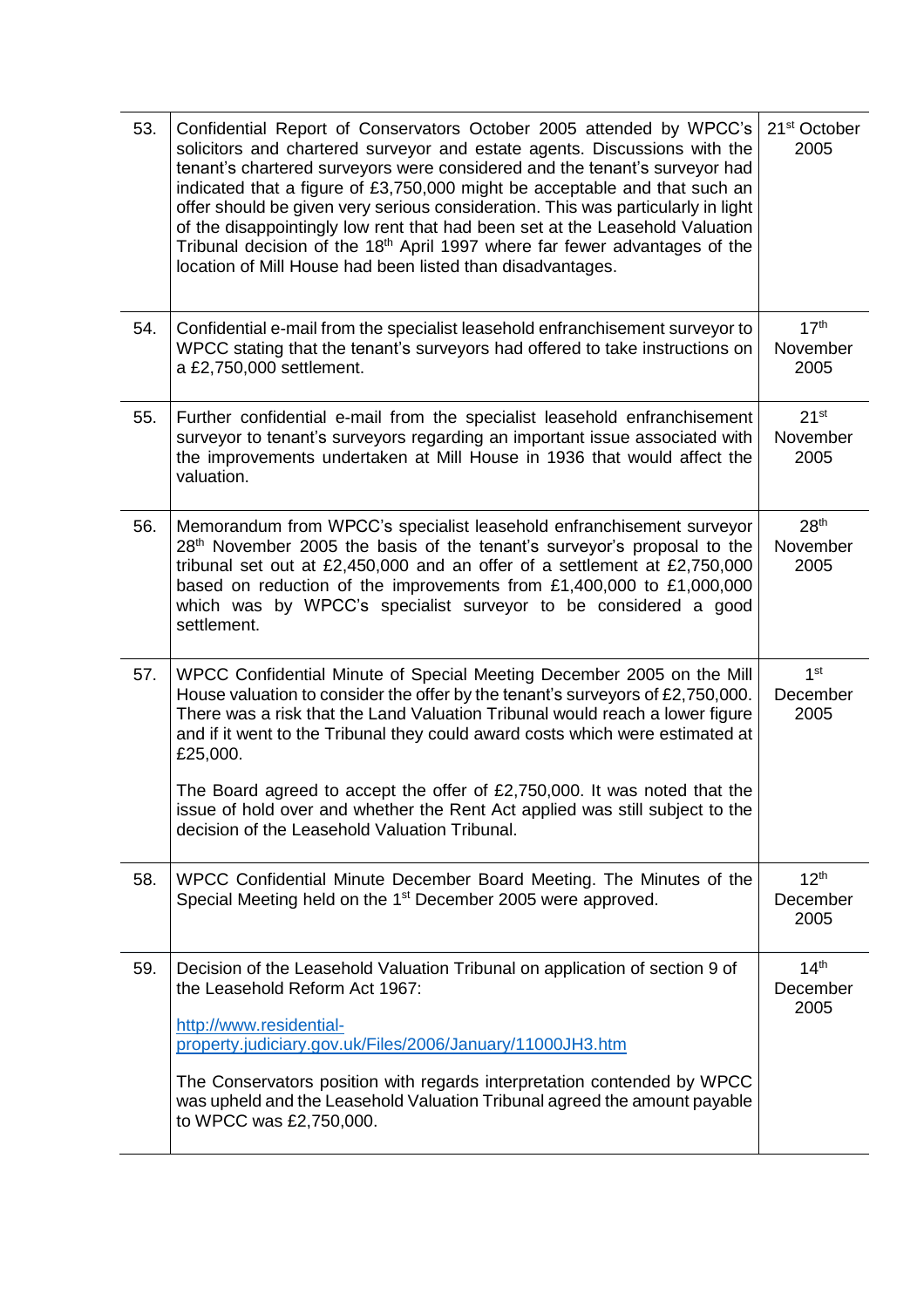| 60. | Letter from the tenant of Mill House $9th$ January 2006 – setting out what they<br>anticipated WPCC would potentially lose if they lost an appeal. They offered<br>the organisation a reduction of £566,000 of the Leasehold Valuation Tribunal<br>agreed figure (instead of £687,500), giving an enfranchisement value of<br>£2,184,000.                                               | 9 <sup>th</sup> January<br>2006      |
|-----|-----------------------------------------------------------------------------------------------------------------------------------------------------------------------------------------------------------------------------------------------------------------------------------------------------------------------------------------------------------------------------------------|--------------------------------------|
| 61. | WPCC Confidential Board Minute January 2006 - The decision of the<br>Leasehold Valuation Tribunal was received. The tenant applied to appeal the<br>decision at the Lands Tribunal and this had been granted. The Board agreed<br>to seek advice of the barrister who had won the tribunal on the merits of<br>proceeding with the appeal.                                              | 9 <sup>th</sup> January<br>2006      |
| 62. | Advice on Merits of Appeal January 2006 from counsel at Falcon Chambers<br>(subject to LPP) – the barrister did not consider that an appeal would succeed<br>as it was flawed on a matter of statutory interpretation. In addition the barrister<br>took account of the following matters:                                                                                              | 25 <sup>th</sup> January<br>2006     |
|     | • the tenant was benefiting to the tune of £200 per day by deferring<br>payment of the purchase price;                                                                                                                                                                                                                                                                                  |                                      |
|     | the charity would not obtain interest on purchase monies pending an<br>$\bullet$<br>appeal;                                                                                                                                                                                                                                                                                             |                                      |
|     | the Lands Tribunal hearing would not be held for between nine months<br>$\bullet$<br>and one year, if an appeal was to go on to the Court of Appeal that could<br>be a further nine months to one year;                                                                                                                                                                                 |                                      |
|     | that WPCC is a charitable body.                                                                                                                                                                                                                                                                                                                                                         |                                      |
|     | In view of the potential financial implications above the barrister considered<br>that WPCC should negotiate and seek a 50:50 resolution of the £687,500 that<br>was the difference between the parties.                                                                                                                                                                                |                                      |
| 63. | WPCC Confidential Board Minute February 2006 - The letter from the tenant<br>of the 9 <sup>th</sup> January 2006 was considered and the Board were advised that it<br>had been rejected. Given the advice of the barrister the Board agreed that<br>any offer above £2,500,000 should be accepted. The Clerk and Ranger<br>subsequently held several informal meetings with the tenant. | 13 <sup>th</sup><br>February<br>2006 |
| 64. | WPCC Confidential Board Minute March 2006 – it was reported that the<br>tenant's Statement of Case for appeal had been received and was being<br>considered by WPCC's barrister.                                                                                                                                                                                                        | 13 <sup>th</sup> March<br>2006       |